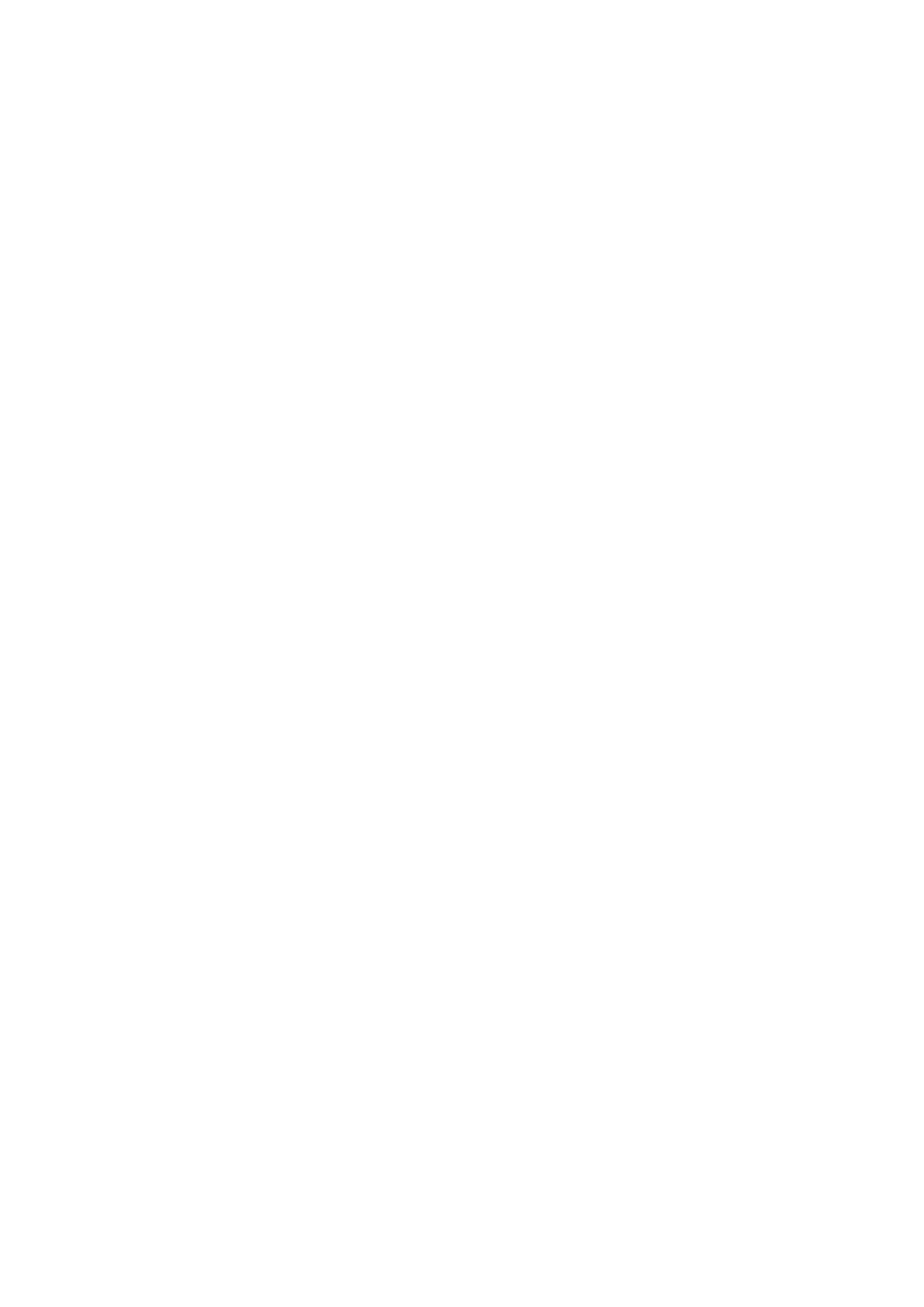# **Fishery Report 2017:** *Champsocephalus gunnari* **Heard Island (Division 58.5.2)**

# **Introduction to the fishery**

1. An Australian licensed trawl fishery in Division 58.5.2 for mackerel icefish (*Champsocephalus gunnari*) began in 1997. Other nations fished in these waters during the 1970s until the declaration of the Australian Fishing Zone (AFZ) in 1979. This division, located between 50°–56°S and 60°–80°E, includes the Australian exclusive economic zone (EEZ) at Heard Island, and to the north borders the French EEZ around Kerguelen Island. The fishing methods used in this fishery are midwater and bottom trawl.

2. *Champsocephalus gunnari* is a member of the family Channichthyidae. It is most abundant at depths of less than 350 m in the waters surrounding Heard Island. In this area they grow to a maximum length of around 45 cm and a maximum age of 6 years. Size at first maturity for females is 26.5 cm and for males is 28.5 cm total length.

# **Reported catches**

3. The limits on the trawl fishery for *C. gunnari* in Division 58.5.2 are described in Conservation Measure (CM) 42-02. The catch limit of *C. gunnari* for 2017 was 561 tonnes.

4. In 2017, fishing was conducted by one vessel and the total reported catch was 523 tonnes. Historical reported catches of *C. gunnari*, along with catch limits and number of vessels active in the fishery, are shown in Table 1.

# **Illegal, unreported and unregulated (IUU) fishing activity**

5. There has been no recorded evidence of illegal, unreported and unregulated (IUU) fishing activities in this fishery.

# **Length distribution of the catches**

6. Length frequencies for *C. gunnari* from 2008 to 2017 are presented in Figure 1. These length-frequency distributions of catches are unweighted and the interannual variability shown in the figure may reflect differences in the fished population, but is also likely to be affected by changes in factors such as the characteristics of the gear, the number of vessels in the fishery and the spatial and temporal distribution of fishing. In the case of Division 58.5.2, an additional factor to consider is whether commercial fishing or only research survey data predominated in any season. Nevertheless, the length frequencies for *C. gunnari* in Division 58.5.2 typically show a single dominant age/size cohort progressing through the population over consecutive years.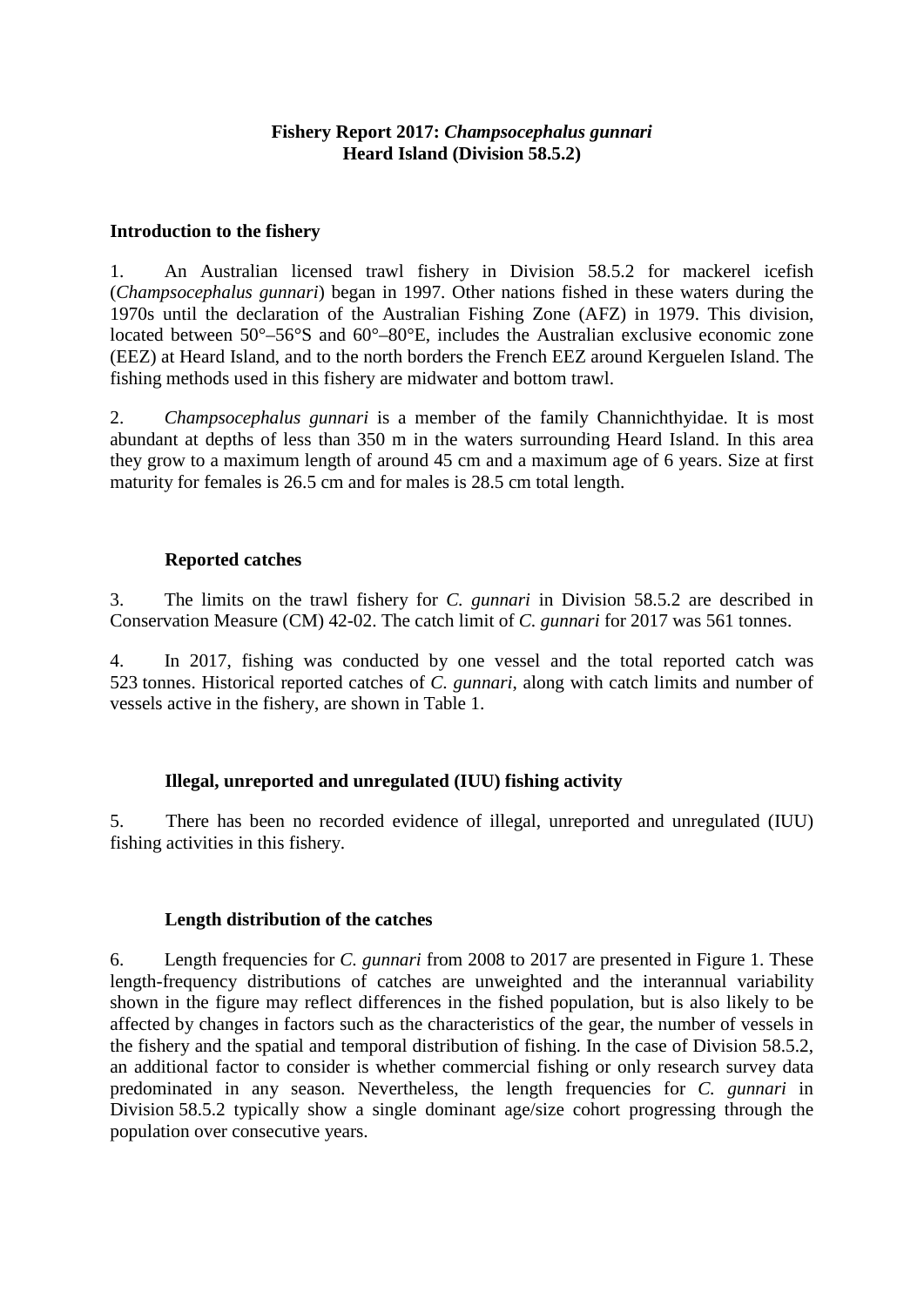| Season | Vessels        | Catch limit | Reported       |
|--------|----------------|-------------|----------------|
|        | fishing        | (tonnes)    | catch (tonnes) |
| 1972   |                |             | 5860           |
| 1974   |                |             | 7525           |
| 1975   |                |             | 9710           |
| 1977   |                |             | 15201          |
| 1978   |                |             | 5166           |
| 1990   |                |             |                |
| 1992   |                |             | $rac{2}{5}$    |
| 1993   |                |             | $\overline{3}$ |
| 1995   |                | 311         | $\overline{0}$ |
| 1996   |                | 311         | $\overline{0}$ |
| 1997   | $\mathbf{1}$   | 311         | 227            |
| 1998   | 3              | 900         | 115            |
| 1999   | $\mathbf{1}$   | 1160        | $\overline{2}$ |
| 2000   | $\overline{c}$ | 916         | 137            |
| 2001   | $\overline{c}$ | 1150        | 1136           |
| 2002   | $\overline{c}$ | 885         | 865            |
| 2003   | $\overline{c}$ | 2980        | 2345           |
| 2004   | $\overline{c}$ | 292         | 78             |
| 2005   | $\overline{2}$ | 1864        | 1851           |
| 2006   | $\mathbf{1}$   | 1210        | 660            |
| 2007   | $\mathbf{1}$   | 42          | 1              |
| 2008   | $\mathbf{1}$   | 220         | 199            |
| 2009   | $\mathbf{1}$   | 102         | 83             |
| 2010   | $\mathbf{1}$   | 1658        | 352            |
| 2011   | $\mathbf{1}$   | 78          | 1              |
| 2012   |                | $0*$        | 4              |
| 2013   | $\mathbf{1}$   | 679         | 644            |
| 2014   | $\mathbf{1}$   | 1267        | 1123           |
| 2015   | $\overline{c}$ | 309         | 96             |
| 2016   | $\mathbf{1}$   | 482         | 469            |
| 2017   | $\mathbf{1}$   | 561         | 523            |

Table 1: Catch history for *Champsocephalus gunnari* in Division 58.5.2. (Source: STATLANT data for past seasons, and catch and effort reports for the current season.)

\* 30 tonne research and by-catch limit applied.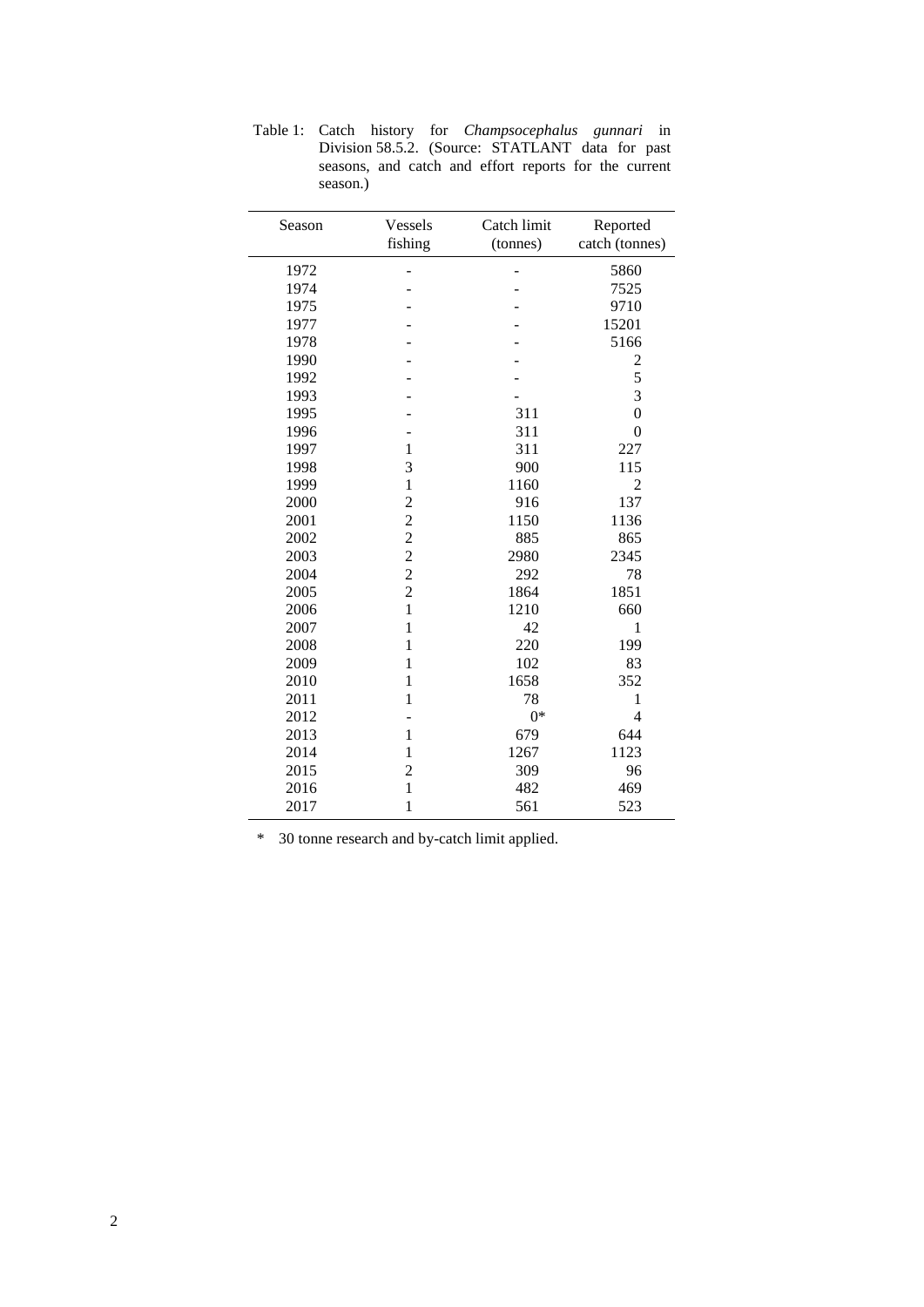

Figure 1: Length frequencies for *Champsocephalus gunnari* in Division 58.5.2 from 2008 to 2017, using observer data from both the commercial fishery and research trawl surveys with the number of hauls (N) and the number of fish measured (n) in each year at the top of each pane (data for 2017 incomplete).

7. Only catch-weighted length-frequency data derived from a random stratified trawl survey are used in assessments in this fishery, as provided in the relevant section of this report.

#### **Stock identification and stock hypothesis**

8. Within Division 58.5.2, *C. gunnari* is restricted to the shelf area in the vicinity of Heard Island in water generally shallower than 500 m, and a non-contiguous area at Shell Bank to the northeast of the islands. The Heard Plateau and Shell Bank populations have different size structures and recruitment patterns. In 1997, the Working Group on Fish Stock Assessment (WG-FSA) agreed that in light of this, the two areas should be treated as separate stocks for assessment purposes (see SC-CAMLR-XVI, Annex 5, paragraph 4.277). Shell Bank has been closed to fishing since 1997 due to low population densities observed in annual surveys from 1997 to 2005.

#### **Life-history parameters**

#### **Data collection**

#### Survey results

9. The results of the bottom trawls undertaken during the annual random stratified trawl survey for the assessment of *C. gunnari* stocks in April 2017 were presented in WG-FSA-17/14. The survey sampled the stocks in the Gunnari Ridge, Plateau West and Plateau Southeast strata, areas known to have high *C. gunnari* abundance. The survey was undertaken to the same design as previous surveys for this region. The locations of sample stations in the three main icefish strata and catch-per-unit-effort in relation to Heard Island and the McDonald Islands are shown in Figure 2.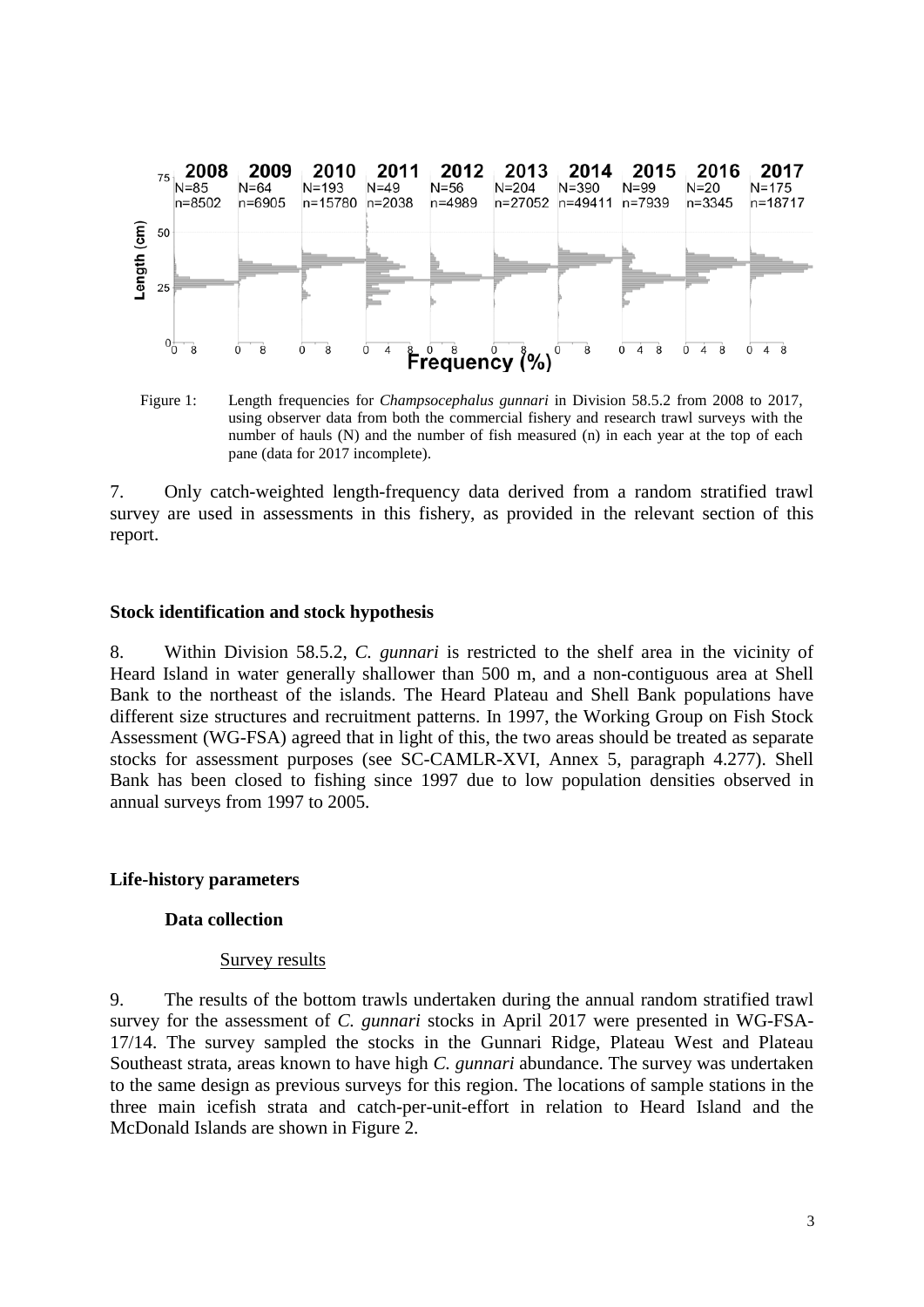## **Parameter estimates**

### Fixed parameters

10. The length–weight parameters were re-estimated using the fish sampled during the 2017 survey (WG-FSA-17/22, Table 2).

11. Growth parameters were re-evaluated in 2017 using survey data between 2010–2017 and used in the assessment (WG-FSA-17/22). Natural mortality was assumed to be 0.4 (de la Mare, 1998).



Figure 2: Strata and sampling hauls from the 2017 random stratified trawl survey in Division 58.5.2 used in the 2017 *Champsocephalus gunnari* assessment. Points are locations of hauls, with 10 stations in Plateau West, 18 stations in Gunnari Ridge and 30 stations in Plateau Southeast*.*

| Component         | Parameter    | Value                   | Units    |
|-------------------|--------------|-------------------------|----------|
| Natural mortality | M            | 0.4                     | $V^{-1}$ |
| <b>VBGF</b>       | K            | 0.368                   | $v^{-1}$ |
| <b>VBGF</b>       | $t_0$        | 0.067                   | v        |
| <b>VBGF</b>       | $L_{\infty}$ | 490                     | mm       |
| Length-to-weight  | $\alpha$     | $9.157 \times 10^{-10}$ | kg/mm    |
| Length-to-weight  | $\cdot_b$    | 3.316                   |          |

Table 2: Fixed parameters used in the 2017 assessment of *Champsocephalus gunnari* in Division 58.5.2.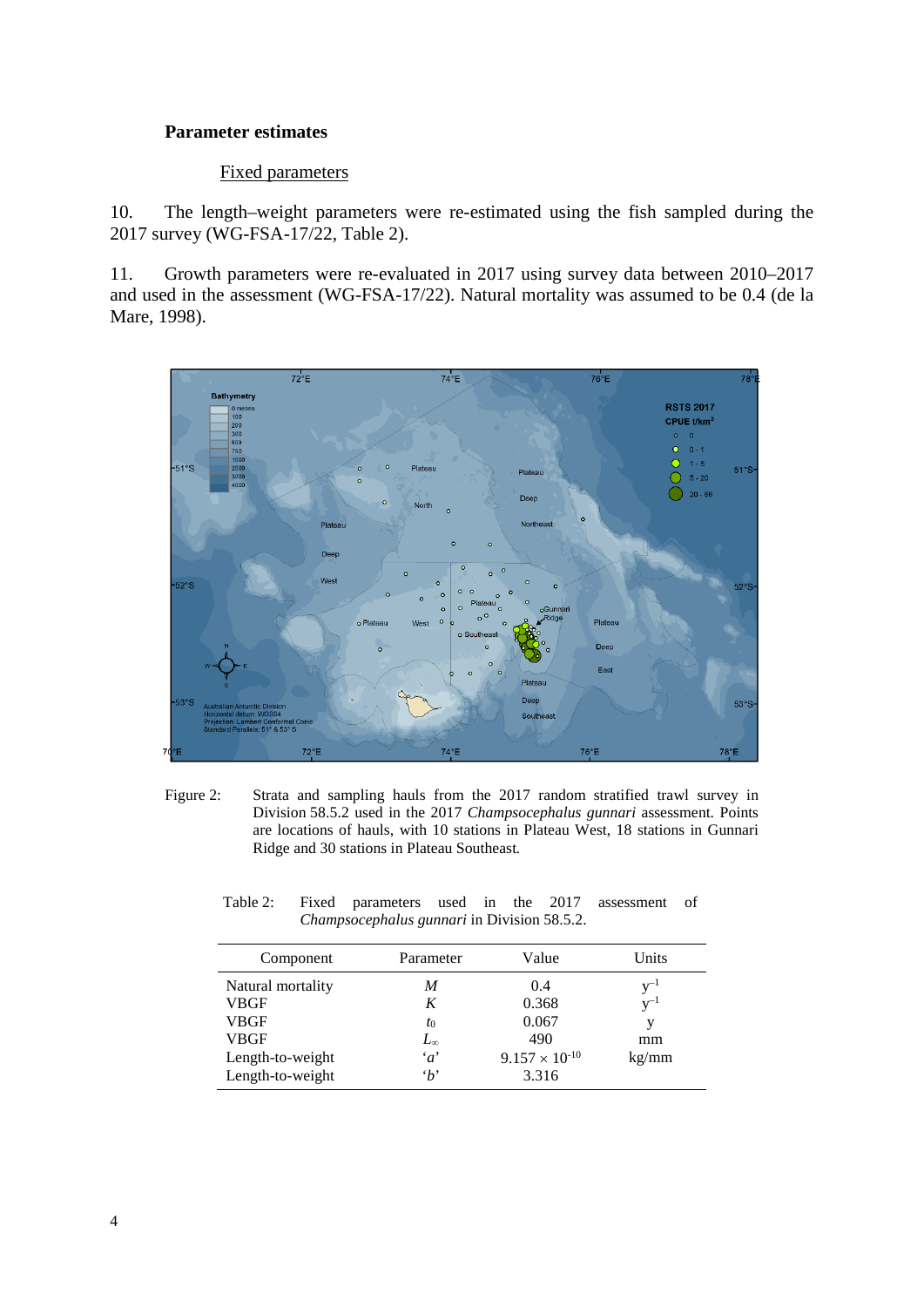## Standing stock

12. Using the estimated weight-at-length relationship for 2017, the contribution by each age class to overall biomass present during the survey was estimated (WG-FSA-17/22). This indicated that 3+ fish constituted 97% of the biomass present across the three icefish strata (Table 3).

| Age class | Mean length<br>(mm) | Density<br>$(n.km-2)$ | Mean weight<br>(kg) | Proportion of<br>biomass $(\%)$ |
|-----------|---------------------|-----------------------|---------------------|---------------------------------|
| $1+$      | 186                 | 29.9                  | 0.03                | 0.2                             |
| $2+$      | 275                 | 90.5                  | 0.11                | 2.8                             |
| $3+$      | 370                 | 1177.6                | 0.30                | 97.0                            |

Table 3: Calculation of the proportion of biomass at age derived from the 2017 survey length density, using length–weight parameters re-estimated in 2017.

13. Estimates of standing stock biomass for the Heard Island Plateau were made using a bootstrap procedure to calculate the one-sided lower 95% confidence bound on the trawl survey estimate (method outlined in WG-FSA-10/12, Appendix 1), using data from the 2017 survey. The estimates of the mean and one-sided lower 95% confidence intervals (CI) of biomass are shown in Table 4.

Table 4: Abundance (tonnes) of *Champsocephalus gunnari* in the vicinity of Heard Island in Division 58.5.2 estimated by bootstrapping hauls from the trawl survey in 2017.  $SE =$  standard error; Lower CI, Upper CI = lower and upper confidence intervals respectively; LOS 95% CI = lower one-sided 95% confidence interval.

| Stratum       | Mean | SЕ   | LowerCI | UpperCI | LOS 95% CI |
|---------------|------|------|---------|---------|------------|
| Gunnari Ridge | 5589 | 1952 | 2257    | 9665    | 2686       |
| Plateau SE    | 988  | 203  | 628     | 1408    | 678        |
| Plateau W     | 457  | 118  | 241     | 679     | 272        |
| Pooled        | 7033 | 2106 | 3454    | 11579   | 3901       |

# **Stock assessment**

14. A full stock assessment has been carried out for *C. gunnari* at Heard Island and McDonald Islands (WG-FSA-17/22).

15. The generalised yield model is used routinely for the assessment of short-term yield of *C. gunnari* in the CAMLR Convention Area. The precautionary approach developed by CCAMLR requires the calculation of the level of mortality that would result in a probability not greater than 0.05 that the spawning stock would be less than 75% of the level it would have been if fishing had not occurred. This estimate is calculated using the bootstrap onesided lower 95% confidence bound on the trawl survey biomass estimate, giving a two-year projection of the catch. In the assessment, a linear selectivity vector was used for *C. gunnari*, starting at 2.5 years and fully selected at age 3.

16. The short-term projection of *C. gunnari* does not include recruitment data.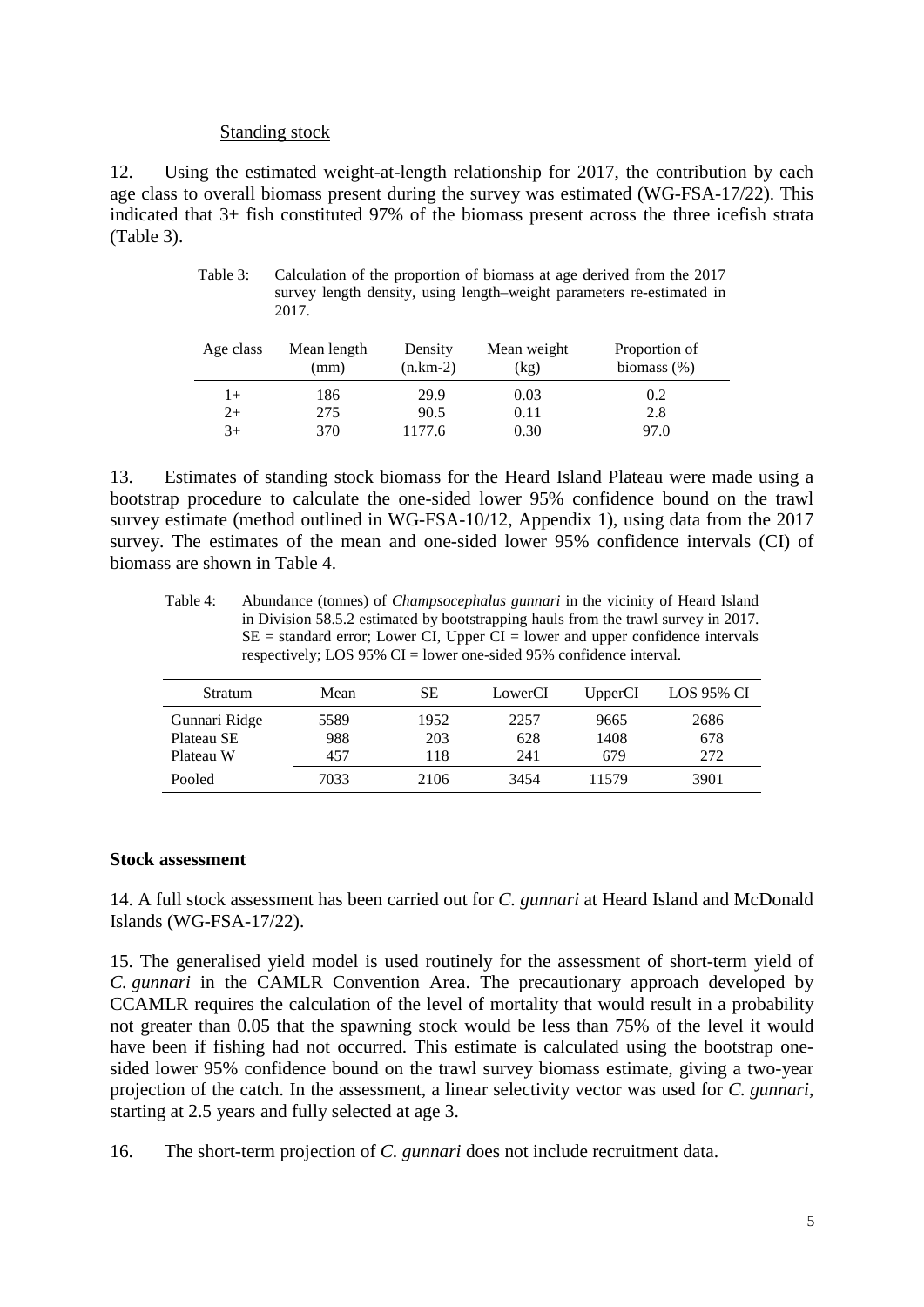17. The stock projection used the proportion of overall biomass made up by the 1+, 2+ and 3+ cohorts (100%, Table 3). This means that the overall lower 95% CI of 3 901 tonnes (Table 4) was used in the projection.

18. Following the same approach as employed in previous years (see 'Decision rules' in Appendix 1), estimates of yield indicate that 526 tonnes of icefish could be taken in the 2017/18 season and 395 tonnes in the 2018/19 season, allowing 75% escapement of biomass over two years.

## **By-catch of fish and invertebrates**

## **Fish by-catch reported**

19. The total reported by-catch (tonnes) of fish taken in the trawl fishery for *C. gunnari* in recent years is indicated in Table 5 from fine-scale C2 data. By-catch of unicorn icefish (*Channichthys rhinoceratus*) fluctuates strongly but reached a historical high in 2014.

## **Assessments of impact on affected populations**

20. Quantitative risk assessments of *C. rhinoceratus* and Caml grenadier (*Macrourus caml*) were undertaken in 2015 and presented in WG-FSA-15/50 and 15/63 respectively. WG-FSA recommended the catch limits be set to 1 663 tonnes for *C. rhinoceratus*. It also recommended that the limit derived from the risk assessment in WG-FSA-15/63 of 409 tonnes should apply for *M. caml* and Whitson's grenadier (*M. whitsoni*) combined, and the limit derived from the previous assessment of 360 tonnes should apply for bigeye grenadier (*M. holotrachys*) and ridge-scaled grenadier (*M. carinatus*) combined. The catch limits of grey rockcod (*Lepidonotothen squamifrons*) are based on assessments carried out in 1998 (SC-CAMLR-XVII, Annex 5, paragraphs 4.204 to 4.206). Catch limits for rajids (*Bathyraja* spp.) were set in 1997 (SC-CAMLR-XVI, paragraphs 5.119 to 5.122).

# **Mitigation measures**

21. A number of conservation measures, which ensure that impacts on the target and other species are minimised, currently apply to this fishery. CM 42-02 defines the boundaries of the fishery area, the season, the catch limit and the move-on rules if large quantities of *C. gunnari* smaller than the specified minimum legal length of 240 mm are caught in a single haul. CM 33-02 specifies that there should be no directed fishing for species other than the target species, the by-catch limits for incidentally caught species and the move-on rules if the limits for any one haul are exceeded (Table 7).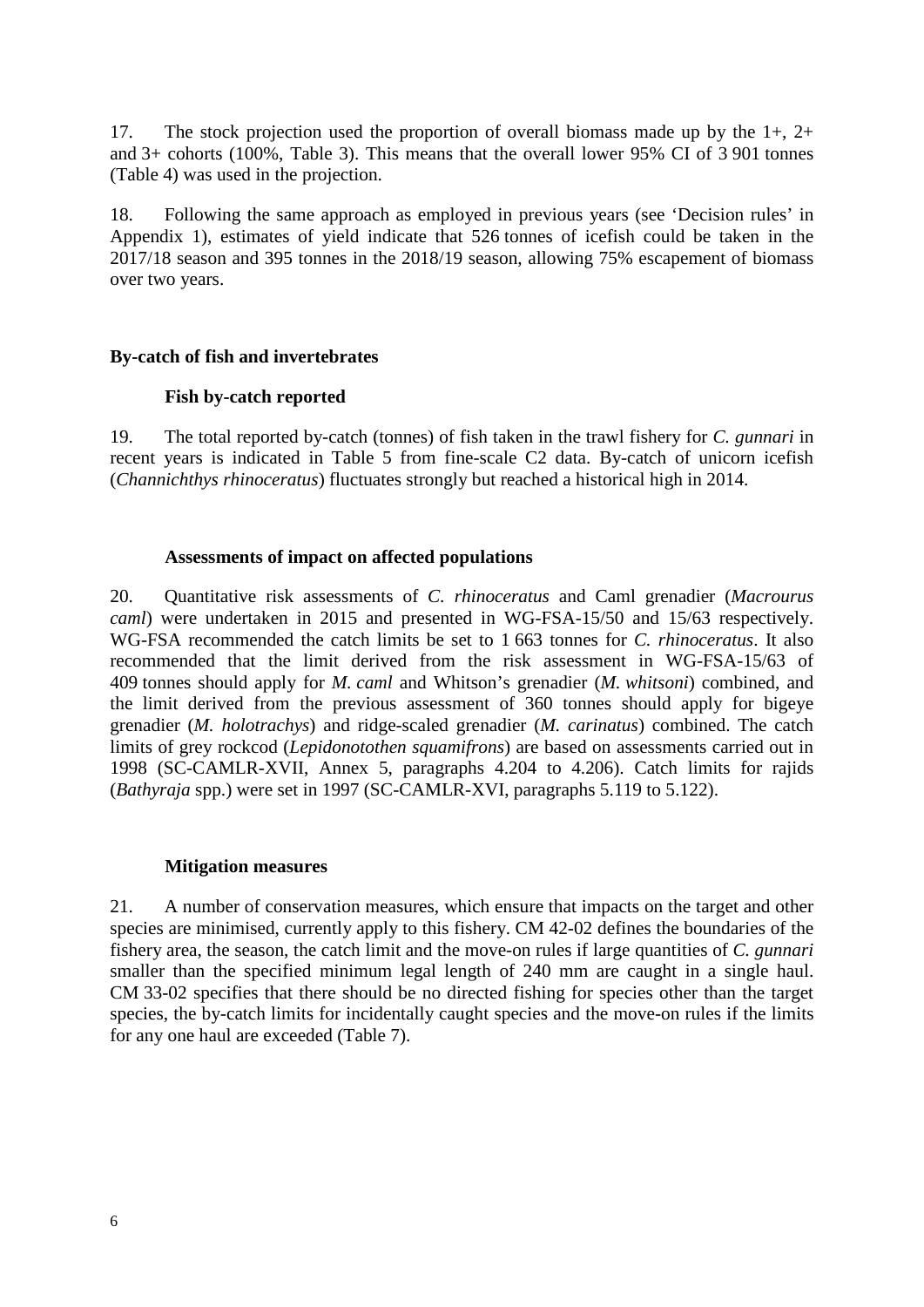| Season |       | Channichthys<br>rhinoceratus<br>(tonnes) |       | Lepidonotothen<br>squamifrons<br>(tonnes) |                  | Macrourus spp.<br>(tonnes) |       | Rajids<br>(tonnes) |       | Other catch<br>(tonnes) |
|--------|-------|------------------------------------------|-------|-------------------------------------------|------------------|----------------------------|-------|--------------------|-------|-------------------------|
|        | Limit | Reported                                 | Limit | Reported                                  | Limit            | Reported                   | Limit | Reported           | Limit | Reported                |
| 1998   | 80    | 2                                        | 325   | 3                                         |                  | $\theta$                   | 120   | $\leq$ 1           | 50    | 2                       |
| 1999   | 150   | $<$ 1                                    | 80    | $\leq$ 1                                  |                  | $<$ 1                      |       | $<$ 1              | 50    | $<$ 1                   |
| 2000   | 150   | 2                                        | 80    | <1                                        |                  | $<$ 1                      |       | $\leq$ 1           | 50    | $\leq$ 1                |
| 2001   | 150   | 1                                        | 80    | $<1\,$                                    | 50               | $\boldsymbol{0}$           | 50    | $<$ 1              | 50    | $<$ 1                   |
| 2002   | 150   | 3                                        | 80    | $\leq$ 1                                  | 50               | $<$ 1                      | 50    | $<$ 1              | 50    | $<$ 1                   |
| 2003   | 150   | 21                                       | 80    | <1                                        | 465              | $\leq$ 1                   | 120   | 20                 | 50    | 5                       |
| 2004   | 150   | 6                                        | 80    | <1                                        | 360              | $<$ 1                      | 120   | 3                  | 50    |                         |
| 2005   | 150   | 34                                       | 80    | $\leq$ 1                                  | 360              | $<$ 1                      | 120   | 5                  | 50    | 3                       |
| 2006   | 150   | 29                                       | 80    | $<1\,$                                    | 360              | $<$ 1                      | 120   | 7                  | 50    | $\overline{c}$          |
| 2007   | 150   | 3                                        | 80    | $\leq$ 1                                  | 360              | $\overline{0}$             | 120   | $<$ 1              | 50    | $\leq$ 1                |
| 2008   | 150   | 8                                        | 80    | <1                                        | 360              | $<$ 1                      | 120   | 2                  | 50    | 7                       |
| 2009   | 150   | 7                                        | 80    | $\leq$ 1                                  | 360              | $<$ 1                      | 120   | 7                  | 50    | 8                       |
| 2010   | 150   | 52                                       | 80    | $\leq$ 1                                  | 360              | $<$ 1                      | 120   | 12                 | 50    | 6                       |
| 2011   | 150   | 1                                        | 80    | 1                                         | 360              | $<$ 1                      | 120   | $<$ 1              | 50    | 2                       |
| 2012   | 150   | $\overline{0}$                           | 80    | $\boldsymbol{0}$                          | 360              | $\theta$                   | 120   | $\theta$           | 50    | $\theta$                |
| 2013   | 150   | 48                                       | 80    | 2                                         | 360              | $<$ 1                      | 120   | 16                 | 50    | 15                      |
| 2014   | 150   | 144                                      | 80    | 5                                         | 360              | $\leq$ 1                   | 120   | 9                  | 50    | 16                      |
| 2015   | 150   | 6                                        | 80    | $\leq$ 1                                  | 360              | $<$ 1                      | 120   | $<$ 1              | 50    | $\overline{2}$          |
| 2016   | 1663  | 119                                      | 80    | $\leq$ 1                                  | 769 <sup>1</sup> | $\leq$ 1                   | 120   | 28                 | 50    | 10                      |
| 2017   | 1663  | 93                                       | 80    | $\leq$ 1                                  | 769 <sup>1</sup> | $<$ 1                      | 120   | 38                 | 50    | 9                       |

Table 5: Total reported by-catch (tonnes) of four species in the *Champsocephalus gunnari* trawl fishery. Limits apply to all fisheries in Division 58.5.2. (Source: fine-scale data.)

<sup>1</sup> The catch limits for Macrourids are 409 tonnes for *M. caml* and *M. whitsoni* combined and 360 tonnes for *M. holotrachys* and *M. carinatus* combined. Since few macrourids are caught in this fishery, the catch limits have been added together in this table.

# **Incidental mortality of seabirds and marine mammals**

# **Incidental mortality reported**

22. Bird by-catch in the fishery targeting *C. gunnari* in Division 58.5.2 remains low with two observed bird mortalities since 2006. The mortalities of grey-headed albatross (*Thalassarche chrysostoma*), black-browed albatross (*T. melanophrys*) and white-chinned petrel (*Procellaria aequinoctialis*) since 2002 are summarised in Table 6.

23. No incidents of mammal by-catch have been observed while fishing for *C. gunnari* in Division 58.5.2.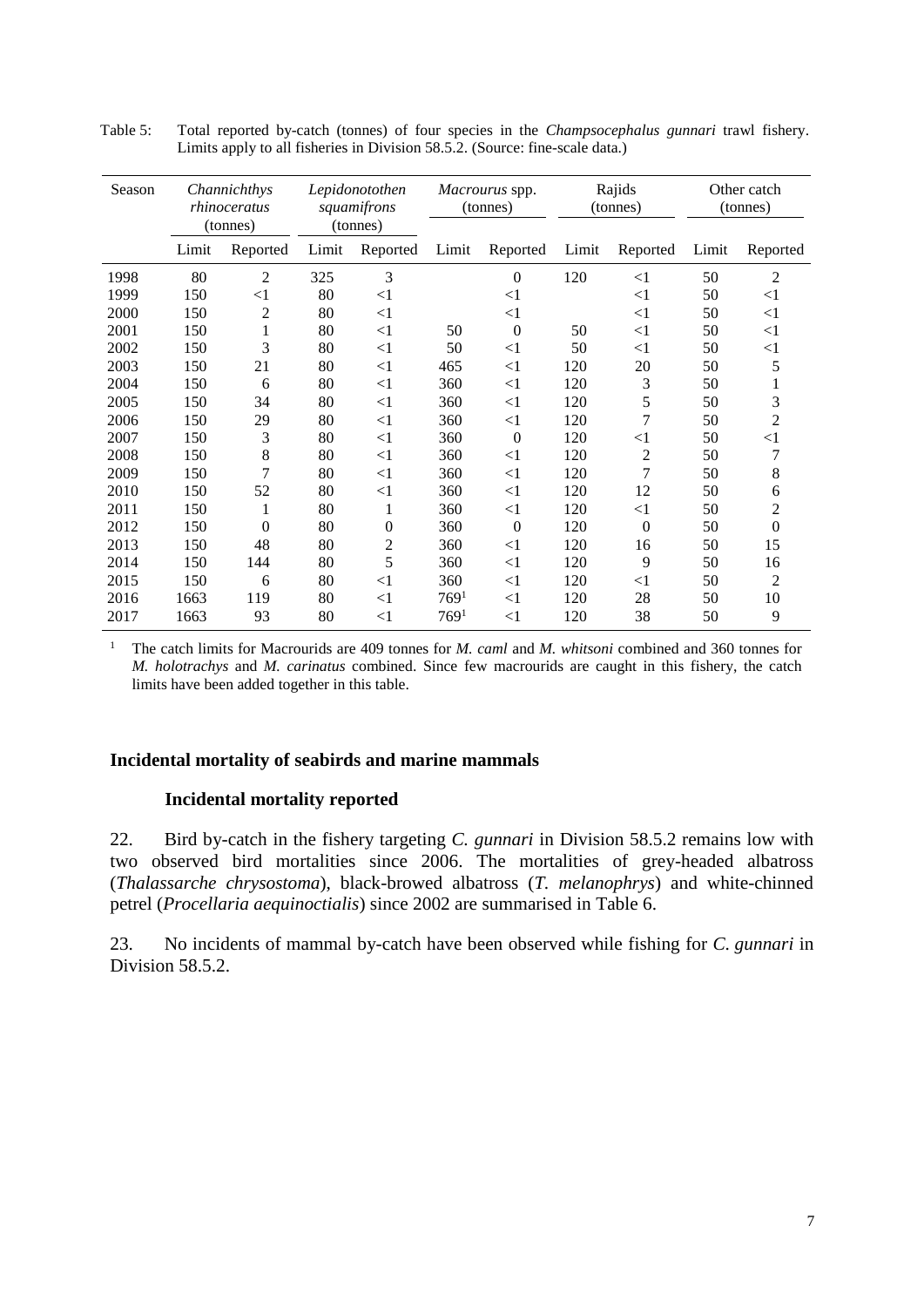| Fishing<br>season | Trawls<br>observed | <i>Thalassarche</i><br>chrysostoma | T. melanophrys | Procellaria<br>aequinoctialis | Other |
|-------------------|--------------------|------------------------------------|----------------|-------------------------------|-------|
| 2002              | 186                |                                    |                |                               |       |
| 2003              | 332                |                                    | 1              | 1                             |       |
| 2004              | 49                 |                                    |                |                               | 3     |
| 2005              | 249                |                                    | 6              | $\overline{2}$                |       |
| 2006              | 198                |                                    |                |                               |       |
| 2007              | 83                 |                                    |                |                               |       |
| 2008              | 92                 |                                    |                |                               |       |
| 2009              | 39                 |                                    |                |                               |       |
| 2010              | 180                |                                    |                |                               | 1     |
| 2011              | 61                 |                                    |                |                               |       |
| 2012              | 58                 |                                    |                |                               |       |
| 2013              | 209                |                                    |                |                               |       |
| 2014              | 249                |                                    |                |                               |       |
| 2015              | 165                |                                    |                |                               |       |
| 2016              | 160                |                                    |                | 1                             |       |
| 2017              | 256                |                                    |                |                               |       |

Table 6: Number of birds killed in the trawl fishery in Division 58.5.2.

#### **Identification of levels of risk**

24. The level of risk of incidental mortality of birds in Division 58.5.2 is category 4 (average-to-high) (SC-CAMLR-XXX, Annex 8, paragraph 8.1).

#### **Mitigation measures**

25. CM 25-03 is in force to minimise the incidental mortality of birds and mammals. Measures include the prohibition on the discharge of offal and discards during the shooting and hauling of trawl gear, and developing gear configurations which minimise the chance of birds encountering the net.

#### **Ecosystem implications/effects**

26. Bottom trawl and midwater trawl gear is used to target both *C. gunnari* and Patagonian toothfish (*Dissostichus eleginoides*) in Division 58.5.2. The potential impacts of fishing gear on benthic communities are limited by the small area of commercial trawl grounds, a strategy of fishing trawling gear lightly and the protection of large areas sensitive to the effects of bottom trawling within the Heard Island and McDonald Islands Marine Reserve, an IUCN Category 1a reserve, where fishing is prohibited. This marine reserve covers a total area of  $71\ 200\ km^2$ .

27. Research is currently being undertaken by Australia to develop ecosystem models for the Heard Island Plateau, including *C. gunnari* and their main predators, which will subsequently be used to inform management strategy evaluations on the *C. gunnari* fishery (SC-CAMLR-XXVI/BG/06, paragraph 21).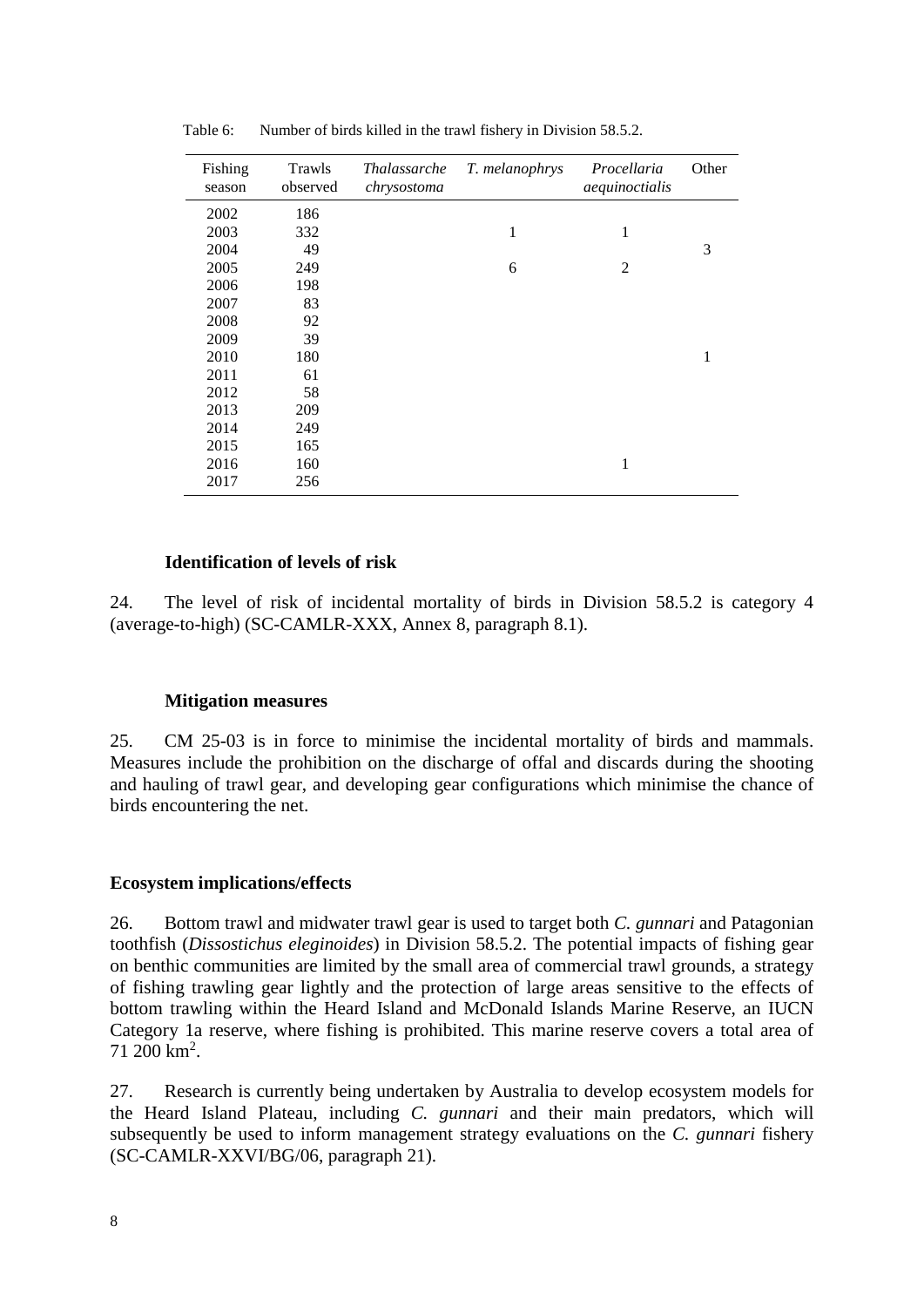### **Current management advice and conservation measures**

28. In 2011 it was agreed that, where the stock assessment of *C. gunnari* in Division 58.5.2 indicated a stock biomass of less than 1 000 tonnes, or where the decision rules indicated a catch limit of less than 100 tonnes, a commercial catch limit would not be set. Instead, a 30 tonne combined research and by-catch limit would apply, which would allow the annual trawl survey to continue to allow monitoring the stock, and accommodate the incidental catch of *C. gunnari* that may occur in the *D. eleginoides* trawl fishery in this division.

29. The limits on the fishery for *C. gunnari* in Division 58.5.2 are defined in CM 42-02 and are summarised in Table 7.

| Element                     | Limits in force                                                                                                                                                                                                                                                                                                                                                                             |
|-----------------------------|---------------------------------------------------------------------------------------------------------------------------------------------------------------------------------------------------------------------------------------------------------------------------------------------------------------------------------------------------------------------------------------------|
| Access (gear)               | Trawling only                                                                                                                                                                                                                                                                                                                                                                               |
| Access (area)               | Definition of area open for fishing<br>Chart illustrating area open (Annex 42-02/A)                                                                                                                                                                                                                                                                                                         |
| Catch limit                 | $2018 - 526$ tonnes and $2019 - 395$ tonnes                                                                                                                                                                                                                                                                                                                                                 |
| Move-on rule                | Move on if >100 kg <i>Champsocephalus gunnari</i> caught of which<br>$>10\%$ by number are less than minimum size (24 cm)                                                                                                                                                                                                                                                                   |
| Season                      | 1 December to 30 November                                                                                                                                                                                                                                                                                                                                                                   |
| By-catch                    | Fishing shall cease if the by-catch limit of any species, as set out in<br>CM 33-02, is reached:<br>Channichthys rhinoceratus 1 663 tonnes<br>Lepidonotothen squamifrons 80 tonnes<br>Macrourus carinatus and M. holotrachys 360 tonnes<br>Macrourus caml and M. whitsoni 409 tonnes<br>Skates and rays 120 tonnes                                                                          |
| Move-on-rule                | If the catch limits for any one haul, as set out in CM 33-02, are<br>reached, the vessel must not fish using that method within 5 n miles<br>of the location for at least 5 days:<br>Channichthys rhinoceratus 5 tonnes<br>Macrourus spp. combined 3 tonnes<br>Lepidonotothen squamifrons 2 tonnes<br>Somniosus spp. 2 tonnes<br>Skates and rays 2 tonnes<br>Other by-catch species 1 tonne |
| Mitigation                  | In accordance with CM 25-03, minimisation of risk of the incidental<br>mortality of birds and mammals                                                                                                                                                                                                                                                                                       |
| <b>Observers</b>            | Each vessel to carry at least one CCAMLR scientific observer and<br>may include one additional scientific observer                                                                                                                                                                                                                                                                          |
| Data                        | Ten-day reporting system as in Annex 42-02/B<br>Monthly fine-scale reporting system as in Annex 42-02/B on haul-<br>by-haul basis<br>Fine-scale reporting system as in Annex 42-02/B. Reported in<br>accordance with the Scheme of International Scientific Observation                                                                                                                     |
| Target species              | C. gunnari<br>By-catch is any species other than C. gunnari                                                                                                                                                                                                                                                                                                                                 |
| Environmental<br>protection | Regulated by CM 26-01<br>Includes no offal discharge or dumping of discards                                                                                                                                                                                                                                                                                                                 |

Table 7: Limits on the fishery for *Champsocephalus gunnari* in Division 58.5.2 in force (CM 42-02).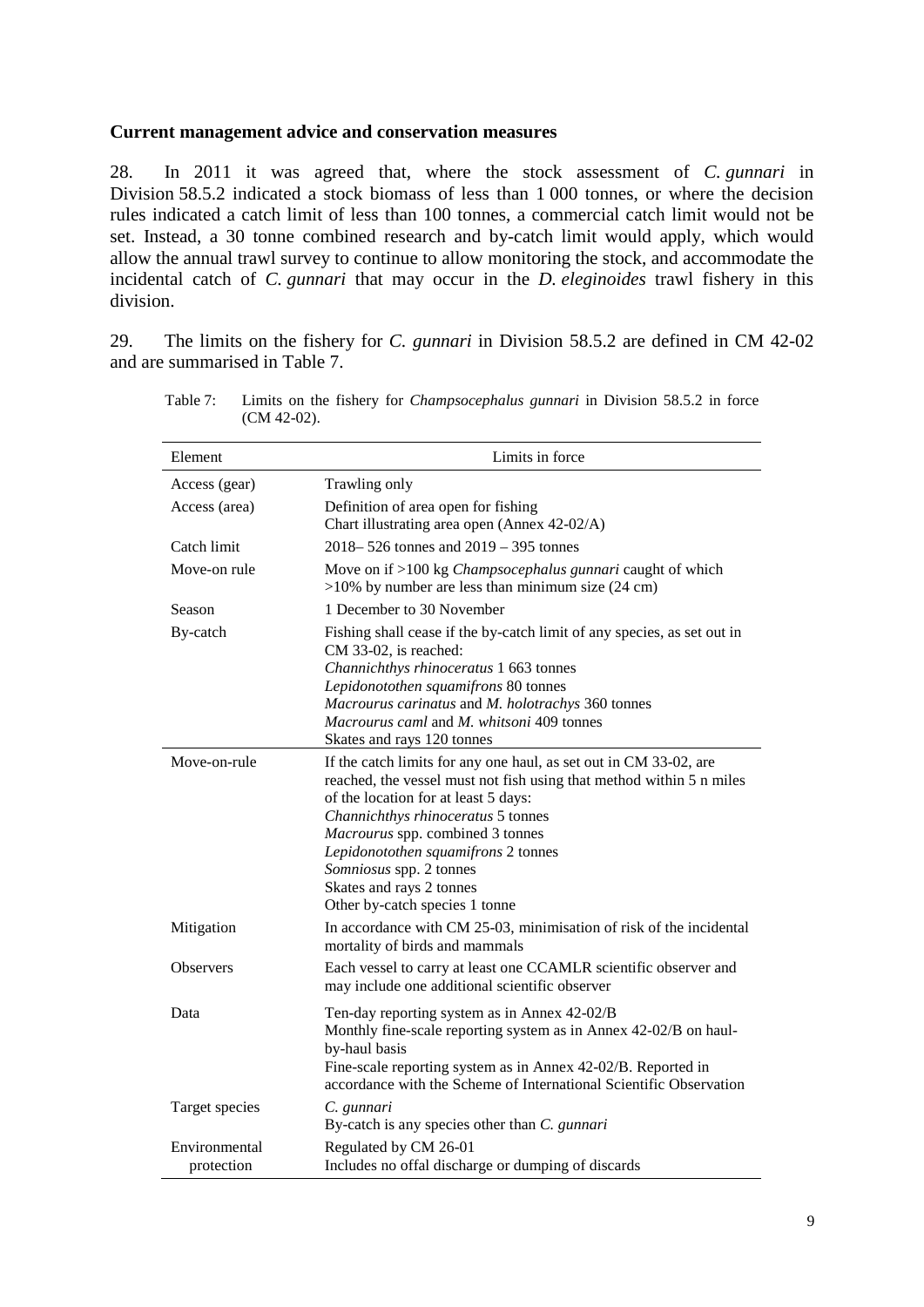# **References**

de la Mare, W.K., R. Williams and A.J. Constable. 1998. An assessment of the mackerel icefish (*Champsocephalus gunnari*) off Heard Island. *CCAMLR Science* 5: 79–101.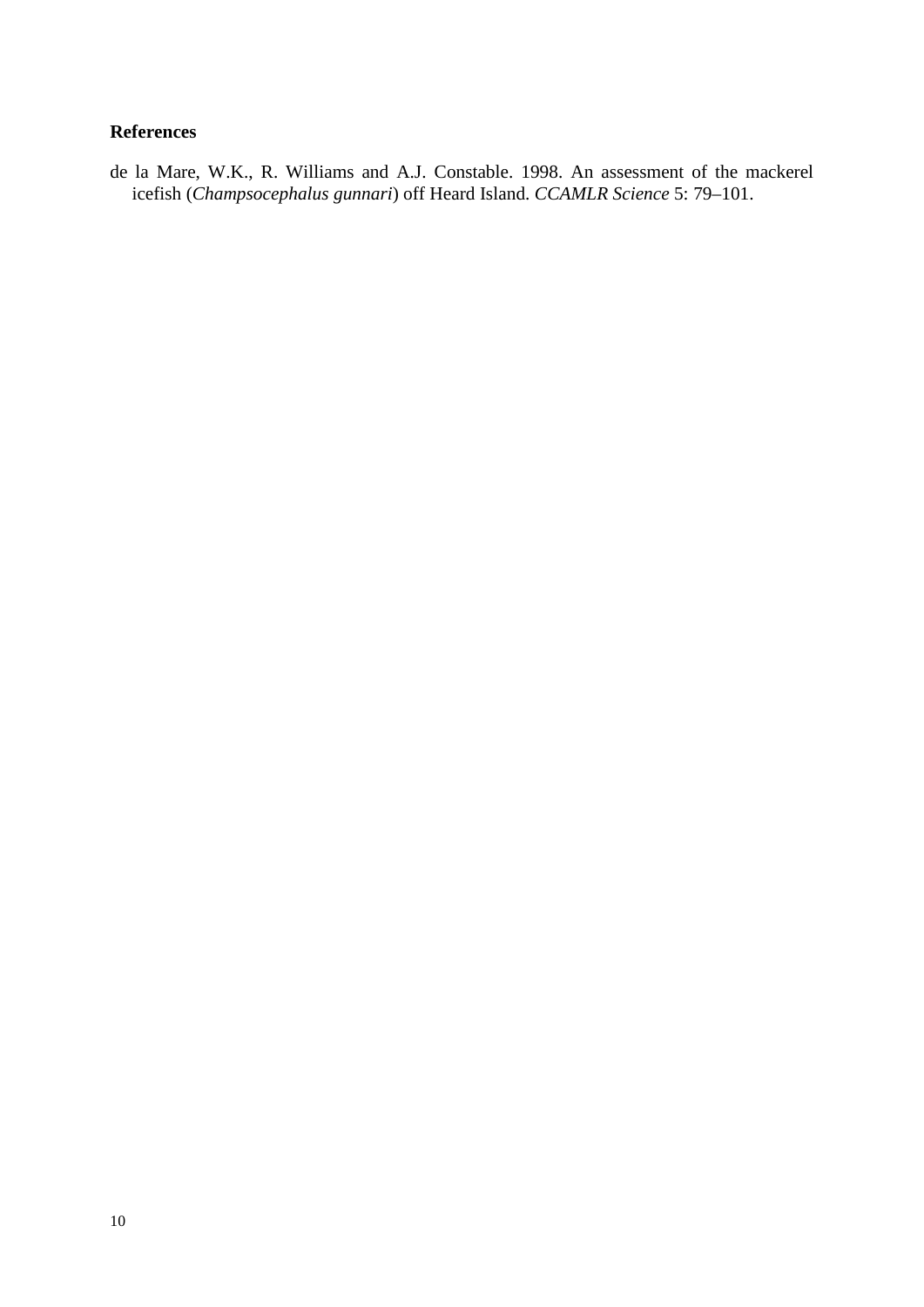## **Stock assessment**

# **Population structure**

A1. The distribution of densities at age was derived using the CMIX program (using input parameters in Table A1.1) consisting of three year classes from 1+ to 3+ (Figure A1.1). Details of the fit are presented in Table A1.2.

| Parameter                         | Value                                                             |
|-----------------------------------|-------------------------------------------------------------------|
| Size range included               | $140 - 430$ mm                                                    |
| <b>Bounds</b>                     | Age 1+: 140-200 mm<br>Age $2+$ : 240–300 mm<br>Age $3+310-400$ mm |
| SDs related linearly to the mean  | Yes                                                               |
| Bounds on intercept (start, step) | 1, 10(3, 1.0)                                                     |
| Bounds on slope (start, step)     | $0.0, 0.1$ $(0.01, 0.001)$                                        |
| No. of function calls             | 10 000                                                            |
| Stopping criteria                 | $1E-10$                                                           |
| Frequency for convergence testing | 5                                                                 |
| Simplex expansion coefficient     | 1                                                                 |

Table A1.1: Input parameters for the CMIX analysis of *Champsocephalus gunnari* length density in Division 58.5.2 for 2017.

| Table A1.2: Results generated from CMIX analyses for |                                                    |  |  |
|------------------------------------------------------|----------------------------------------------------|--|--|
|                                                      | <i>Champsocephalus gunnari</i> from the 2017       |  |  |
|                                                      | random stratified trawl survey in Division 58.5.2. |  |  |

|                           |         | <b>Mixture Components</b> |         |  |  |
|---------------------------|---------|---------------------------|---------|--|--|
|                           | $1(1+)$ | $2(2+)$                   | $3(3+)$ |  |  |
| Mean length (mm)          | 186     | 275                       | 370     |  |  |
| $SD$ (mm)                 | 15.3    | 17.9                      | 20.8    |  |  |
| Intercept of CV           | 9.7     |                           |         |  |  |
| Slope of CV               | 0.03    |                           |         |  |  |
| Total density (n.km-2)    | 29.9    | 90.5                      | 1177.6  |  |  |
| $SD(n, km-2)$             | 18.48   | 26.1                      | 248.7   |  |  |
| Sum of observed densities | 1338.1  |                           |         |  |  |
| Sum of expected densities | 1297.3  |                           |         |  |  |
|                           |         |                           |         |  |  |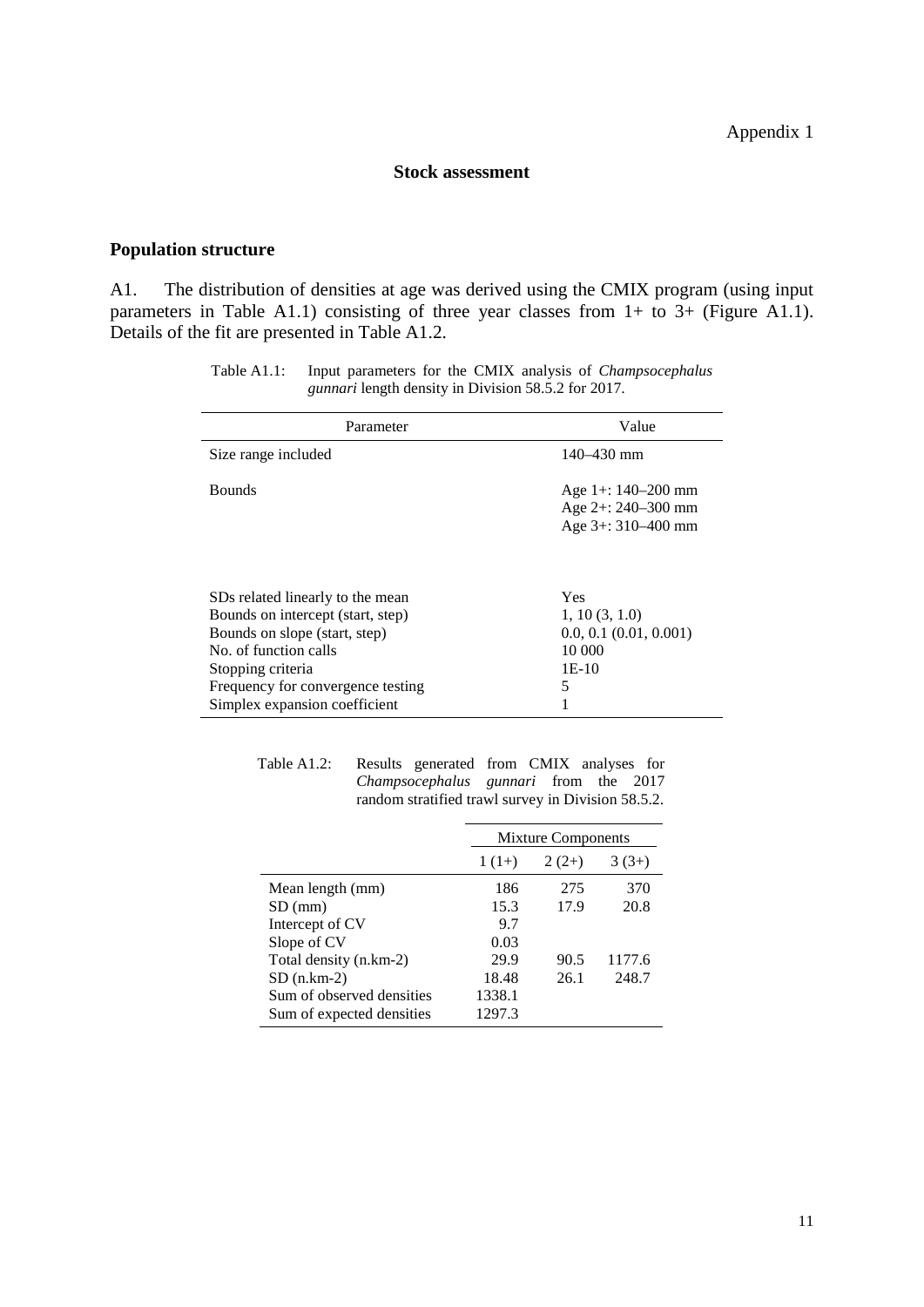

Figure A1.1: Size distribution of *Champsocephalus gunnari* from the 2017 random stratified trawl survey in Division 58.5.2 with standard errors. Cohorts were present in ages 1+ to3+.

### **Stock assessment model**

A2. The generalised yield model (GYM), used routinely for the assessment of long-term yield of this species in the CAMLR Convention Area, was configured to perform the shortterm projection. The model configuration is provided in Table A1.3.

| Table A1.3: GYM model configuration for the assessment for 2016 of <i>Champsocephalus gunnari</i> |
|---------------------------------------------------------------------------------------------------|
| in Division $58.5.2$ .                                                                            |

| Category                     | Parameter                                                                                                | Values                              |
|------------------------------|----------------------------------------------------------------------------------------------------------|-------------------------------------|
| Age structure                | Recruitment age<br>Plus class accumulation                                                               | 2 years<br>10 years                 |
|                              | Oldest age in initial structure                                                                          | 11 years                            |
| Initial population structure | Age-class density                                                                                        | See Table A1.2                      |
| Weight-at-length             | Weight-length parameter $-A$ (kg)<br>Weight-length parameter $-B$                                        | $9.157 \times 10^{-10}$ kg<br>3.316 |
| Maturity                     | $L_{m50}$ (set so that the status of the whole<br>stock is being monitored)<br>Range: 0 to full maturity | $0 \text{ mm}^1$<br>$0 \text{ mm}$  |
| Spawning season              | Set so that status of the stock is<br>determined at the end of each year                                 | 30 Nov-30 Nov                       |
| Fishery information          | Upper bound to annual $F$<br>Tolerance to finding $F$                                                    | 5<br>1E-05                          |

(continued)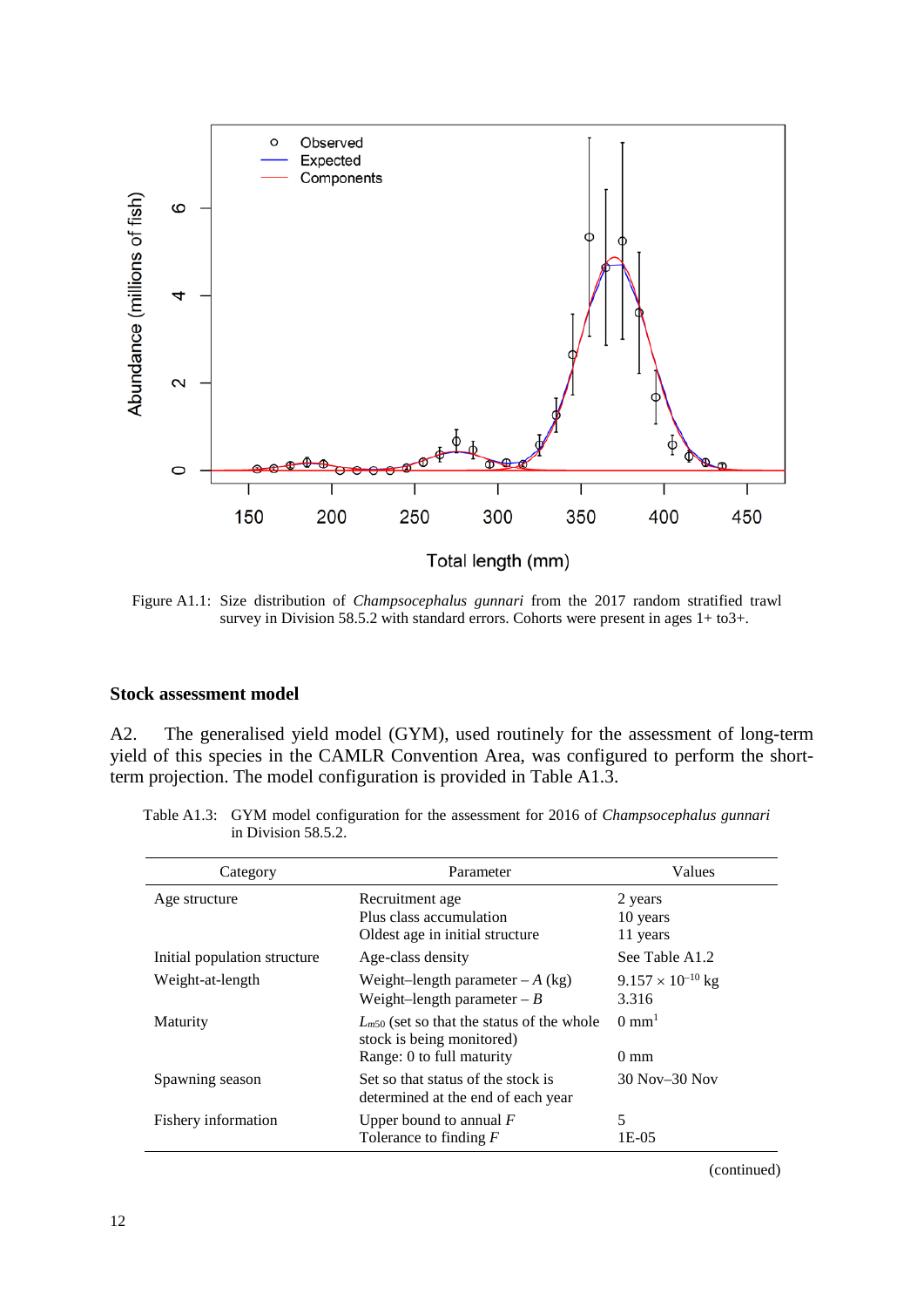Table A1.3 (continued)

| Category                           | Parameter                                                                                                                                                                                                                                          | Values                                                             |
|------------------------------------|----------------------------------------------------------------------------------------------------------------------------------------------------------------------------------------------------------------------------------------------------|--------------------------------------------------------------------|
| Future projection                  | Age first selected<br>Age fully selected<br>Relative fishing effort                                                                                                                                                                                | 2.5<br>3.0<br>Date: 1 Dec, Effort: 1                               |
| Fishery parameters                 | Age first selected<br>Age fully selected                                                                                                                                                                                                           | 2.5<br>3.0                                                         |
| Simulation specifications          | Number of runs in simulation                                                                                                                                                                                                                       | 1                                                                  |
| Individual trial<br>specifications | Years to remove initial age structure<br>Year prior to projection<br>Reference start date in year<br>Increments in year<br>Years to project stock in simulation<br>Reasonable upper bound for annual $F$<br>Tolerance for finding $F$ in each year | 1 <sup>2</sup><br>$2016^3$<br>1 Dec<br>365<br>2<br>5.0<br>0.000001 |

<sup>1</sup> Maturity is not used in the short-term projection. It is set to 0 to allow the GYM to monitor

the whole population.<br>
<sup>2</sup> Set to 0 when no icefish were captured after the survey, else set to 1.<br>
<sup>3</sup> GYM requires first year of the 2015/16 split-year.

# **Decision rules**

A3. To assess a catch level such that fishing should not, without any substantial risk (specified in this instance as no more than 5% probability):

reduce the stock biomass to below 75% of the level that would occur in the absence of fishing within the two years following an abundance biomass estimate provided by a survey.

A4. To achieve this, the lower one-sided 95% confidence bound of the biomass estimate was used as the estimate of the standing stock biomass at the start of the projection period. To allow the fishery to exploit abundant age classes prior to their disappearance from the population, past management advice has included provisions to take a higher catch in the first year of the two-year projection frame, while still satisfying the decision rule requiring 75% escapement over two years (e.g. SC-CAMLR-XXVIII, paragraph 4.132). In that case, two scenarios can be run:

- (i) using the typical two-year projection of all cohorts less than 4+ in the population, and estimating the catch, spread across two years, that would ensure 75% escapement
- (ii) estimating the catch from the current 3+ cohort that would ensure 75% escapement over one year, combined with that for the 1+ and 2+ cohorts with catch that would ensure 75% escapement over two years.
- A5. In 2017 only scenario (i) was considered.